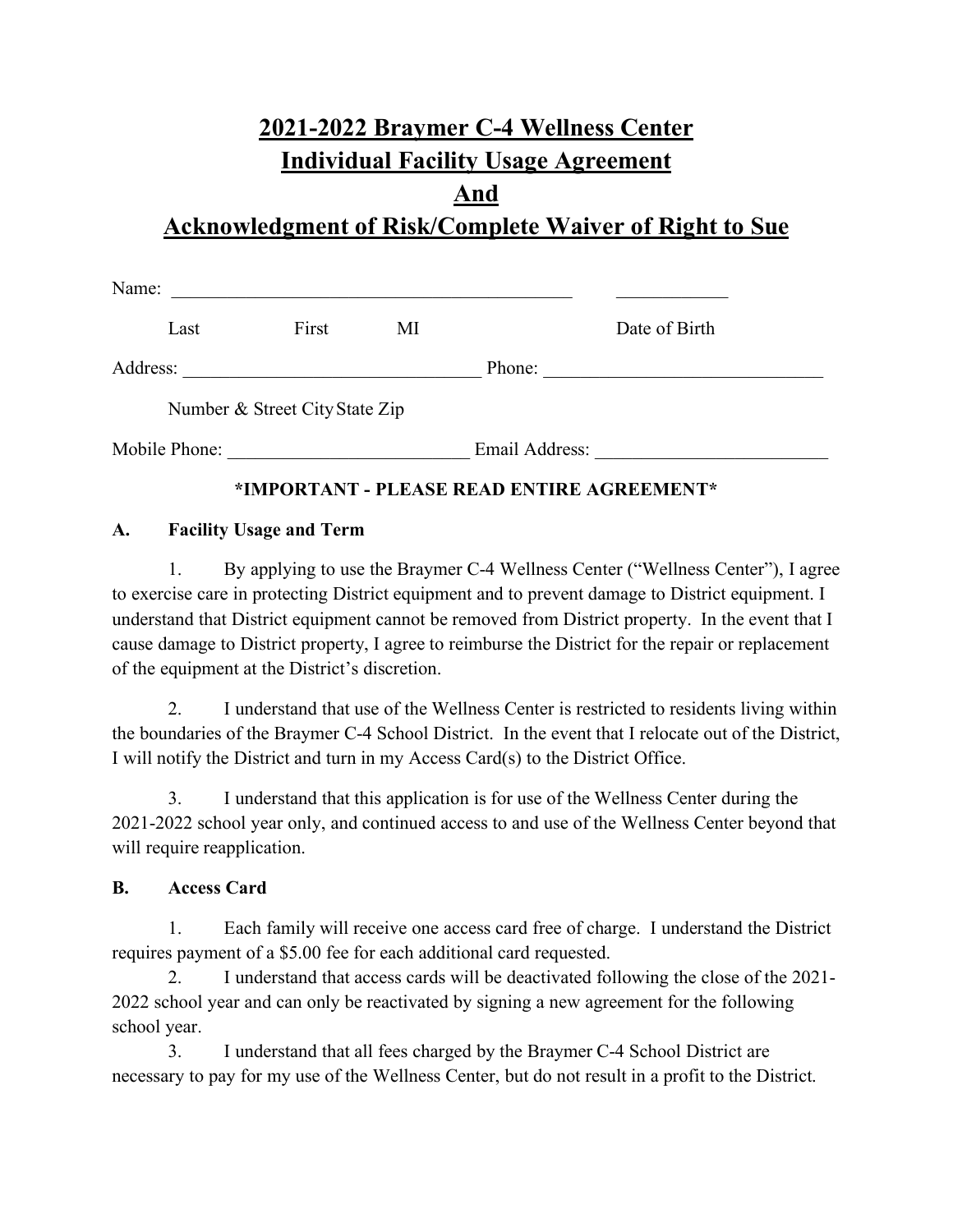4. If I fail to pay, I understand that upon written notice, the approval of this facility usage agreement may be revoked.

#### **C. General Rules**

I acknowledge receipt of the Braymer C-4 Wellness Center Rules and Regulations. I understand that the Rules and Regulations are applicable to my use of the Wellness Center. I further understand that the Rules and Regulations may be modified at any time, and I will be notified of any such changes. My continued use of the Wellness Center, after receiving notice of any modifications, will represent my agreement and understanding of those modifications. I agree to fully comply with the Rules and Regulations and understand that my use of the Wellness Center may be immediately terminated, at the discretion of the District, if I fail to follow the Rules and Regulations.

#### **D. Termination**

1. I understand that I may terminate this Agreement by giving written notice delivered to the Braymer C-4 District Office.

2. I understand that the District may terminate this Agreement at any time with the giving of written notice if I violate the rules of the Wellness Center or District policy.

3. I understand that the District may terminate this Agreement at any time if in the best interests of the District. In the event that the District terminates this Agreement, I will receive written notice of the effective date of termination.

#### **E. Acknowledgments**

1. The Wellness Center's primary purpose is to provide educational opportunities to students of the Braymer C-4 School District and to serve as a benefit of employment for employees of the Braymer C-4 School District.

2. My use of the Wellness Center is incidental and subservient to the primary purposes stated above and is contingent on the approval of this facility usage agreement. My use is also subject to the rules and policies established by the Braymer C-4 School District.

#### **F. Waiver and Indemnification (IMPORTANT – PLEASE READ)**

In consideration for being allowed to utilize the Wellness Center, I acknowledge and agree as follows:

1. Participation in the use of the Wellness Center carries with it certain inherent risks that cannot be eliminated regardless of the care taken to avoid injuries. I understand that there is an inherent risk of injury when choosing to participate in any physical exercise, sport, wellness, and/or recreational activities. My use of the Wellness Center is a voluntary activity in all respects, and I assume all risks of injury and illness that may result from such use.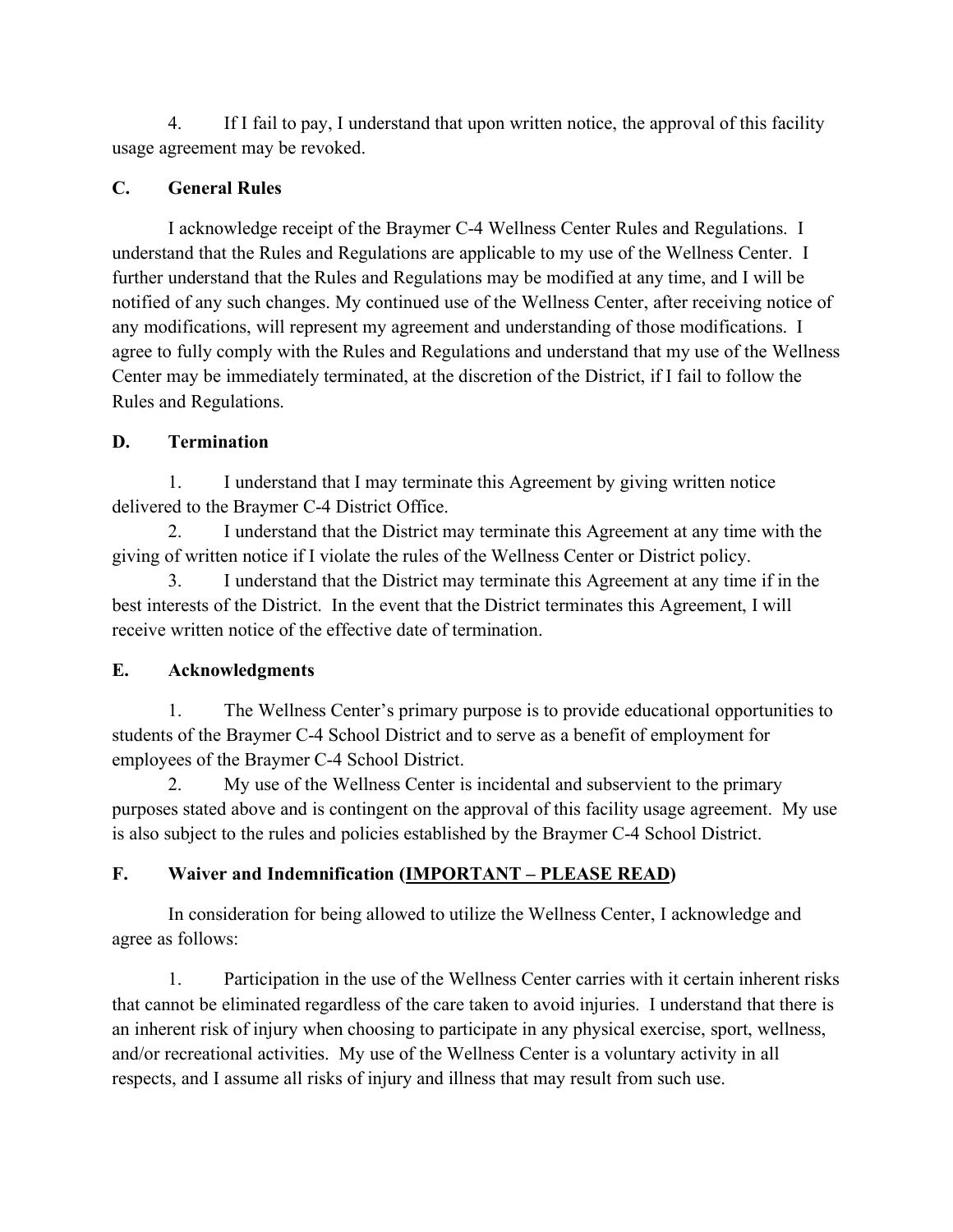2. I warrant and represent that I am physically able to engage in active or passive exercise, and that it will not be detrimental or adverse to my health, safety, or physical condition if I engage or participate in such exercise.

3. I acknowledge and agree that the Braymer C-4 School District will rely on the foregoing warranty in giving permission to me to use its Wellness Center, and that the District shall have no obligation to perform a fitness assessment or similar testing to determine my physical condition.

4. I am not relying on any advice or directive provided by the Braymer C-4 School District to determine whether I am physically able to utilize the Wellness Center. I am not aware of any physical or mental condition that would result in potential injury while utilizing the Wellness Center. I understand that it is my responsibility, and not that of the Braymer C-4 School District, to access any necessary medical treatment while using the Wellness Center.

5. As the guest, I recognize and acknowledge that there are risks of physical injury and I agree to assume the full risk of any injuries (including death), damages, or loss which I may sustain as a result of participating in any and all activities arising out of, connected with, or in any way associated with my use of the Wellness Center. I acknowledge that participation in and use of the Wellness Center is voluntary. I agree that **NO WARRANTIES** are being extended to me with respect to the use of the Wellness Center.

**6. I DO HEREBY FULLY RELEASE AND DISCHARGE THE BRAYMER C-4 SCHOOL DISTRICT, ITS BOARD OF EDUCATION MEMBERS, OFFICERS, ADMINISTRATORS, EMPLOYEES, AGENTS, INSURERS AND REPRESENTATIVES, (COLLECTIVELY THE "RELEASED PARTIES") FROM ANY AND ALL LIABILITY, CLAIMS, AND CAUSES OF ACTION FROM INJURIES OR ILLNESS (INCLUDING DEATH), DAMAGES OR LOSS (ECONOMIC AND NON-ECONOMIC) WHICH I MAY HAVE OR WHICH MAY ACCRUE TO ME ON ACCOUNT OF THE USE OF OR PARTICIPATION IN ALL ACTIVITIES UTILIZING THE WELLNESS CENTER. THIS IS A COMPLETE AND IRREVOCABLE RELEASE AND WAIVER OF LIABILITY. SPECIFICALLY, AND WITHOUT LIMITATION, I HEREBY RELEASE THE RELEASED PARTIES FROM ANY LIABILITY, CLAIM, OR CAUSE OF ACTION ARISING OUT OF THE RELEASED PARTIES' NEGLIGENCE, WHETHER EXISTING AT THE TIME OF EXECUTION OF THIS AGREEMENT OR IN THE FUTURE. I COVENANT NOT TO SUE THE RELEASED PARTIES FOR ANY ALLEGED LIABILITIES, CLAIMS, OR CAUSES OF ACTION RELEASED HEREUNDER.**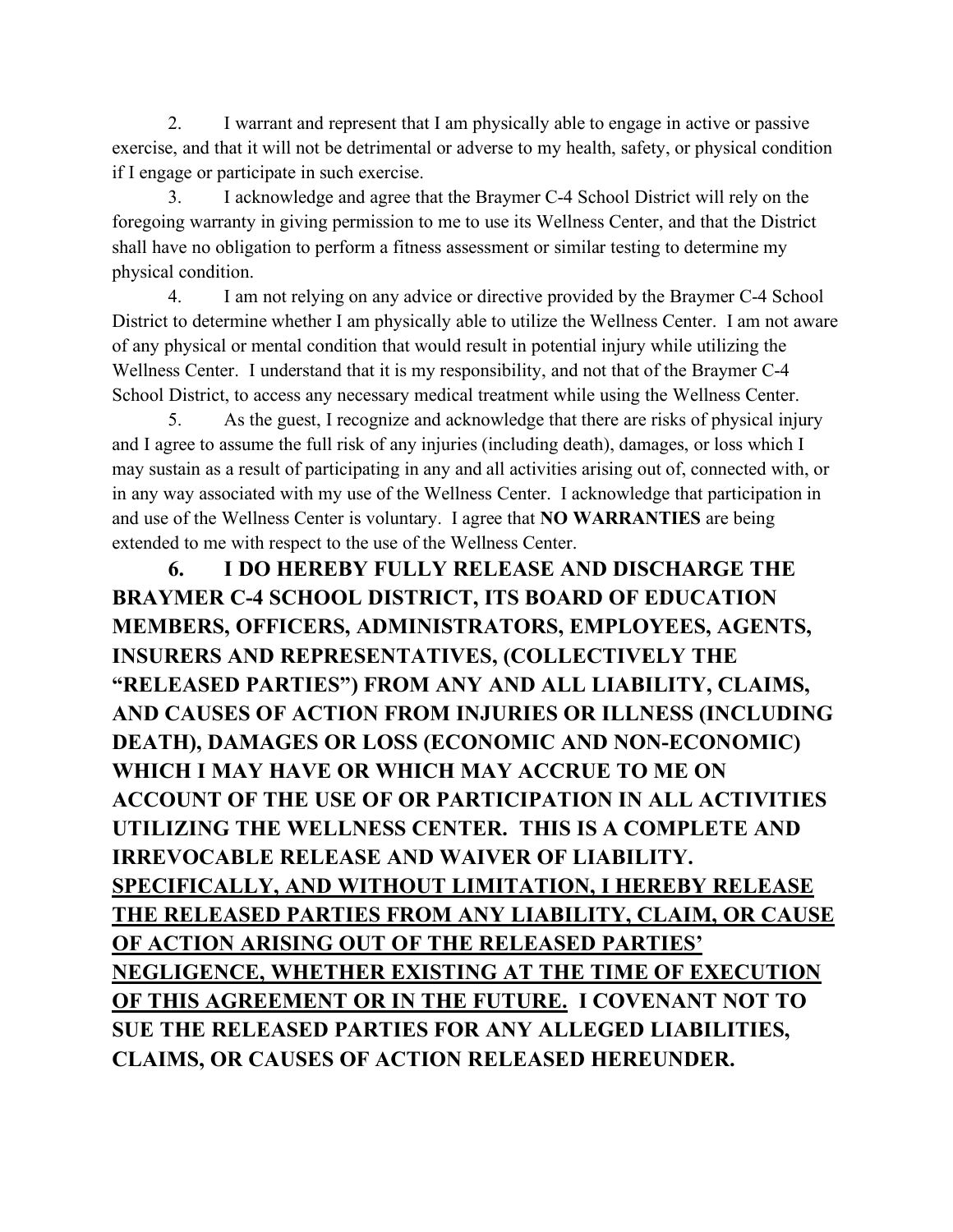7. I further agree to indemnify and hold harmless the Released Parties from any and all claims resulting from injuries or illness (including death), damages, or loss (economic and non-economic), including, but not limited to attorneys' fees, sustained by me or caused by me to others arising out of, connected with, or in any way associated with, the Wellness Center.

8. The Released Parties are not responsible for any loss or theft of personal property brought to or left at the Wellness Center, and I release the Released Parties from any liability for such loss or theft.

9. This release and waiver is intended to be as broad and inclusive as permitted by the laws of the State of Missouri, and if any portion hereof is invalid, it is agreed that the balance shall continue in full legal force and effect.

10. The District preserves all immunities recognized at law. Nothing herein shall be construed as a waiver of sovereign or governmental immunity by whatever name as set forth in MO. REV. STAT. § 537.600 *et seq*.

I have read this waiver of liability, assumption of risk, and indemnity agreement, fully understand its terms, and understand that I am giving up substantial rights, including my right to sue. I acknowledge that I am signing this agreement freely and voluntarily and intend by my signature to be a complete and unconditional release of all liability to the greatest extent allowed by law. I acknowledge that I must revoke this agreement in writing. This document is binding upon me and my heirs, children, wards, personal representatives and anyone else entitled to act on my behalf.

#### **BY SIGNING THIS AGREEMENT, YOU ARE WAIVING YOUR RIGHT TO SUE THE DISTRICT FOR ANY AND ALL INJURIES INCURRED WHILE USING THE WELLNESS CENTER, INCLUDING THOSE INJURIES CAUSED BY THE NEGLIGENT ACTS OR OMISSIONS OF THE DISTRICT. IF YOU HAVE NOT DONE SO, PLEASE READ THE ENTIRE AGREEMENT.**

| Guest 1 Printed Name:            |                                                                                                                                                                                                                                      |  |
|----------------------------------|--------------------------------------------------------------------------------------------------------------------------------------------------------------------------------------------------------------------------------------|--|
| Guest 1 Signature:               | Date:                                                                                                                                                                                                                                |  |
| Guest 2 Printed Name:            | <u> 1980 - Andrea Station, amerikan bestean ing disebut di parti di parti di parti di parti di parti di parti di</u>                                                                                                                 |  |
| Guest 2 Signature:               | Date:                                                                                                                                                                                                                                |  |
| <b>Children's Printed Names:</b> | <u> 1989 - Johann John Stein, markin fan it fjort fan it fjort fan it fjort fan it fjort fan it fjort fan it fjort fan it fjort fan it fjort fan it fjort fan it fjort fan it fjort fan it fjort fan it fjort fan it fjort fan i</u> |  |
|                                  |                                                                                                                                                                                                                                      |  |
|                                  |                                                                                                                                                                                                                                      |  |
|                                  |                                                                                                                                                                                                                                      |  |